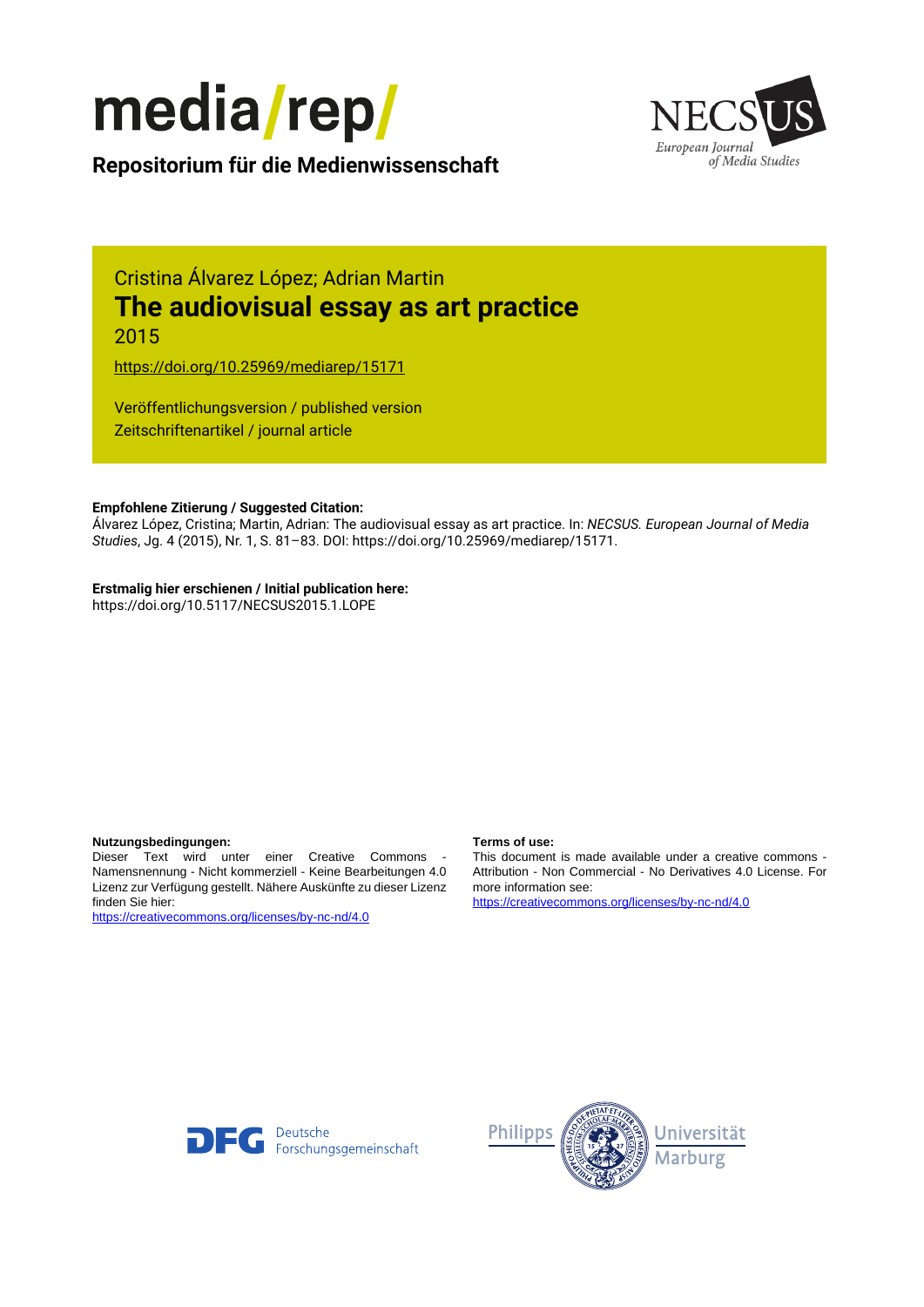EUROPEAN JOURNAL OF MEDIA STUDIES www.necsus-ejms.org Published by Amsterdam University Press

## The audiovisual essay as art practice

Cristina Álvarez López & Adrian Martin

NECSUS 4 (1): 81–83 DOI: 10.5117/NECSUS2015.1.LOPE

Keywords: audiovisual essay, Catherine Grant, Philip Brophy

At a recent one-day conference at the University Of East Anglia (19 May 2015) devoted to the audiovisual essay in the contexts of university teaching, research, and research-led teaching, the final paper by art historian Nick Warr was provocatively titled 'The Elephant in the Room: The Critical Relationship Between Video Art and the Video Essay'. The two of us (as copresenters of the opening keynote at the event) were expecting to hear that what is touted today as the innovative practice of the audiovisual essay has all been done before by video artists from at least the 1960s onwards – perhaps with special reference to Britain's own Scratch Video movement, a political revamping of experimental cinema's found footage tradition for the postmodern 1980s.

As it turned out, Warr's chosen 'elephant' was really the presence of the filmic medium within the art gallery space, and the various, sometimes fraught, negotiations between film and art that have been playing out for at least the past three decades. The provocation that we imagined is nonetheless worth taking up in this second instalment of the audiovisual essay section in NECSUS. As we argued in our introduction in the Autumn 2014 issue, there are many possible forms along the continuum between 'explanatory' and 'poetic' audiovisual essays. What we have curated this time around tends more to the 'art' than the 'essay' side of the form, and they also aim to provide the beginning of a historical perspective on the multiple developments in this area that bear upon present-day practice.

Catherine Grant is already well-recognised as a pioneer and trailblazer in contemporary audiovisual essay production; she is frequently invited around the world to introduce, discuss, and exemplify this area of work. Grant's position in the field and her attitude toward it are unique, because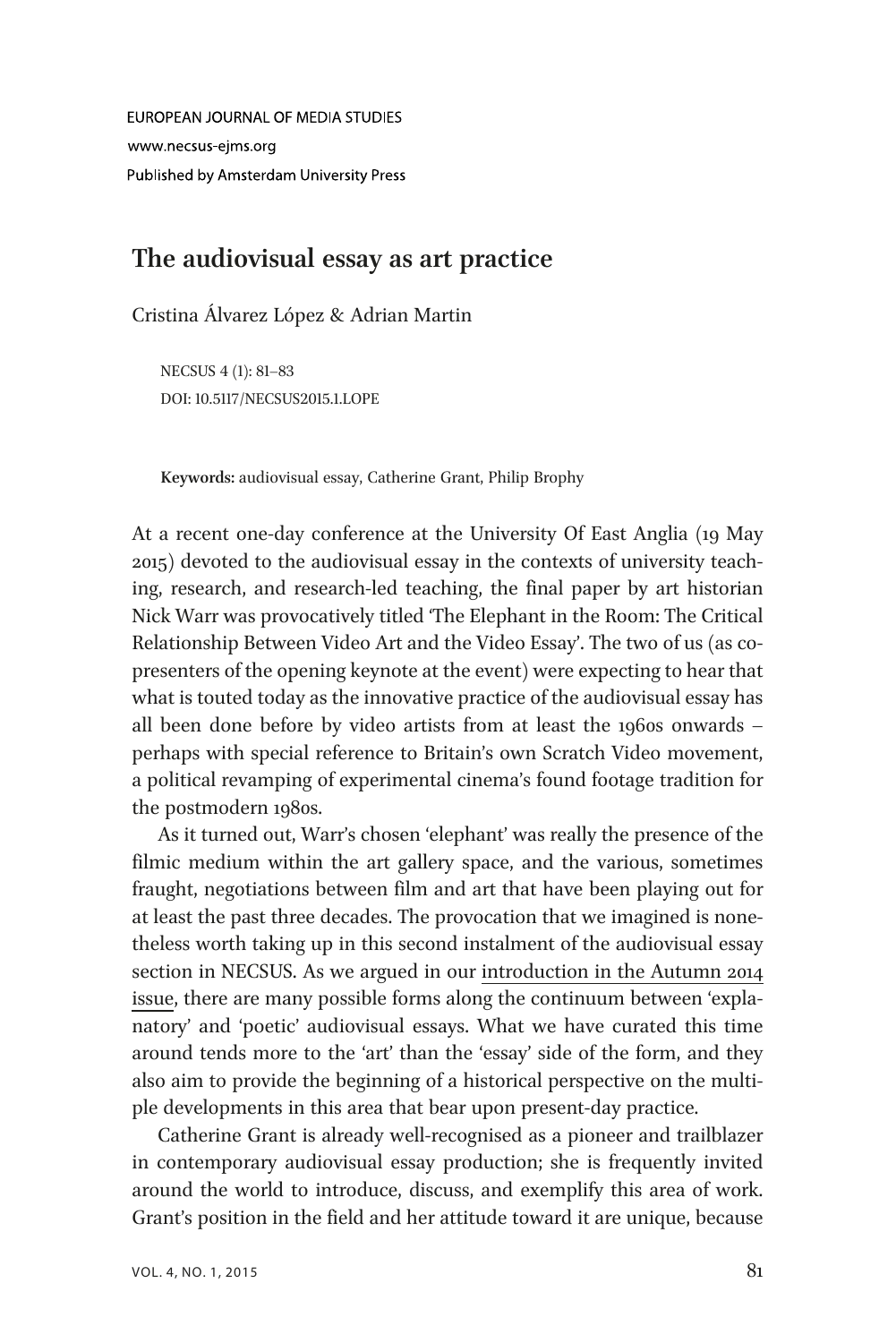she begins, unashamedly, as a scholar deeply schooled and invested in many kinds of contemporary theory. Yet her prolific experiments in the field – which she is keen to present as playful and open to constant revision – have increasingly led her to a place that seems very close to (if not identical with) 'pure' artistic creation. That is to say, the work she makes is by and large its own justification; although it draws from and engages with scholarly contexts, it is not anxious about 'certifying' itself as the type of academic work that can be cleanly 'rated' within the protocols of the modern university institution.

For Grant, 'essay' means 'experiment' – as in the laboratory-like assembly of film/media samples, music, and text in various formats (graphic as well as spoken). Her experiments frequently take a very contemporary artistic form: the dispositif, a game-structure in which parameters are set and then patiently carried out, with the results to be studied and sometimes tinkered with and taken further, perhaps in a future audiovisual piece. Therefore, for example, Grant will set herself the task of collecting all the cuts or lap-dissolves in a given film, and then juxtaposing that with a musical track and/or a textual commentary. For her, the results of such audiovisual experiments have the proven potential to generate new knowledge in our screen studies field – with the proviso that the real challenge today is less to translate this knowledge back into the conventionally 'acceptable' verbal or literary metalanguage of description and theory than to value our discoveries in the very terms of, and on the same level as, the aesthetic and sensory properties of rhythm, colour, texture, affect, and so on. This is a claim – again, a provocative one – that she explores in the detailed statement accompanying her new piece Carnal Locomotive.

Historical perspective is provided by the second selection for this issue, Philip Brophy's Club Video. This piece began life in 1985 as a video installation arranged across two freestanding monitors and an autonomous stereophonic or quadraphonic sound playback. In this context, the precise fusion of image with music was open to chance fluctuations and surprises. At that time, Brophy produced his work under the collective moniker of  $\rightarrow$  $\uparrow \rightarrow$  (pronounced, approximately, Tsk Tsk Tsk), a multimedia ensemble. More recently, Brophy, as part of his long career as a solo artist, reassembled Club Video into a split-screen DVD with a synchronised soundtrack for theatrical screening. The resulting formation is spectacular in a cinematic way – as a prime example of split-screen juxtaposition – rather than the originally immersive or environmental spectacle of the installation set-up.

Yet 'cinema' in Club Video comes in a deliberately degraded, fragmen-